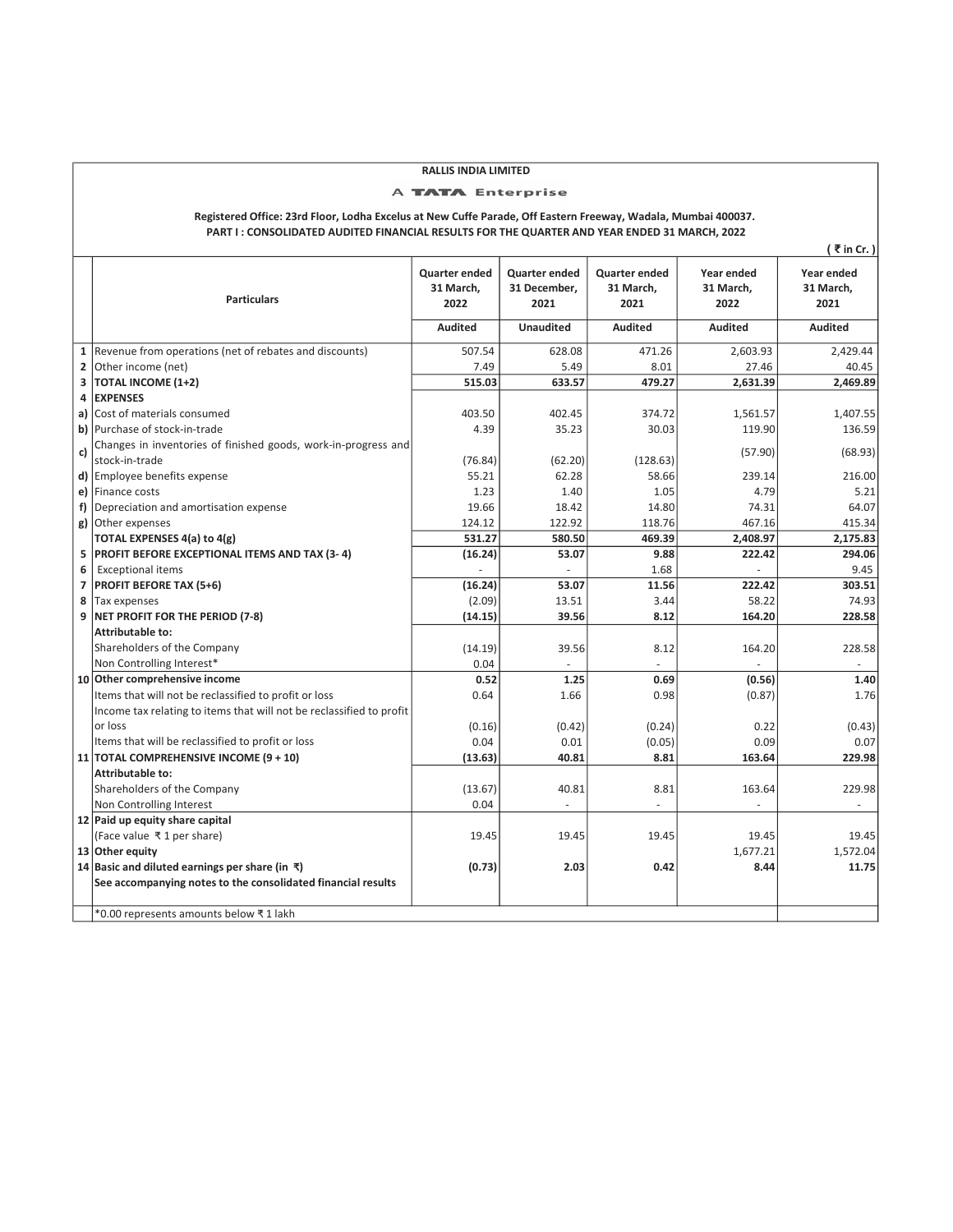|                                                                    |                         | ( ₹ in Cr.)             |
|--------------------------------------------------------------------|-------------------------|-------------------------|
| PART II: CONSOLIDATED AUDITED BALANCE SHEET AS AT 31 MARCH, 2022   |                         |                         |
| <b>Particulars</b>                                                 | As at<br>31 March, 2022 | As at<br>31 March, 2021 |
|                                                                    | <b>Audited</b>          | <b>Audited</b>          |
| <b>ASSETS</b>                                                      |                         |                         |
| Non-current assets                                                 |                         |                         |
| a)Property, plant and equipment                                    | 531.38                  | 392.46                  |
| b)Capital work-in-progress                                         | 55.73                   | 105.71                  |
| c) Investment property                                             | 0.12                    | 0.12                    |
| d)Right-of-use asset                                               | 32.45                   | 31.74                   |
| e) Goodwill on amalgamation                                        | 195.82                  | 195.82                  |
| f)Other intangible assets                                          | 10.96                   | 10.83                   |
| g)Intangible assets under development                              | 74.33                   | 58.77                   |
| h)Financial assets                                                 |                         |                         |
| i)Investments                                                      | 3.18                    | 3.18                    |
| ii)Other financial assets                                          | 19.24                   | 10.89                   |
| i)Non current tax assets                                           | 93.03                   | 88.04                   |
| (i)Other non-current assets                                        | 47.84                   | 35.65                   |
| <b>Total non-current assets</b>                                    | 1,064.08                | 933.21                  |
| <b>Current assets</b>                                              |                         |                         |
| a)Inventories                                                      | 937.99                  | 763.20                  |
| b)Financial assets                                                 |                         |                         |
|                                                                    |                         |                         |
| i)Investments                                                      | 208.72                  | 280.30                  |
| ii)Trade receivables                                               | 445.94                  | 406.28                  |
| iii)Cash and cash equivalents                                      | 10.65                   | 10.27                   |
| iv) Bank Balances other than (iii) above                           | 52.55                   | 44.86                   |
| v)Other financial assets                                           | 6.97                    | 7.52                    |
| c) Other current assets                                            | 127.00                  | 138.84                  |
| d) Assets classified as held for sale                              | 4.14                    | 4.14                    |
| <b>Total current assets</b>                                        | 1,793.96                | 1,655.41                |
| <b>Total assets</b>                                                | 2,858.04                | 2,588.62                |
| <b>EQUITY AND LIABILITIES</b>                                      |                         |                         |
| <b>Equity</b>                                                      |                         |                         |
| a) Equity share capital                                            | 19.45                   | 19.45                   |
| b) Other equity                                                    | 1,677.21                | 1,571.35                |
| Equity attributable to owners of the Company                       | 1,696.66                | 1,590.80                |
| Non-controlling interests                                          |                         | 0.69                    |
| <b>Total equity</b>                                                | 1,696.66                | 1,591.49                |
| Liabilities                                                        |                         |                         |
| <b>Non-current liabilities</b>                                     |                         |                         |
| a)Financial Liabilities                                            |                         |                         |
| <b>Borrowings</b>                                                  | 3.79                    | 7.78                    |
| Lease liability                                                    | 21.65                   | 21.55                   |
| b)Provisions                                                       | 37.87                   | 26.87                   |
| c)Deferred tax liabilities (Net)                                   | 21.33                   | 26.38                   |
| d)Other non-current liabilities                                    | 0.07                    | 0.08                    |
| <b>Total non-current liabilities</b>                               | 84.71                   | 82.66                   |
| <b>Current liabilities</b>                                         |                         |                         |
| a)Financial liabilities                                            |                         |                         |
| i)Borrowings                                                       | 54.16                   | 33.83                   |
| ii)Trade and other payables                                        |                         |                         |
| -total outstanding dues of micro enterprises and small enterprises | 12.67                   | 17.35                   |
| micro enterprises                                                  |                         |                         |
| and small enterprises                                              | 739.86                  | 578.72                  |
| iii) Other financial liabilities                                   | 105.67                  | 141.01                  |
| iv) Lease liabilities                                              | 13.14                   | 12.45                   |
| b) Other current liabilities                                       | 140.39                  | 112.74                  |
| c)Provisions                                                       | 7.94                    | 14.26                   |
| d)Current tax liabilities                                          | 2.84                    | 4.11                    |
| <b>Total current liabilities</b>                                   | 1,076.67                | 914.47                  |
| <b>Total liabilities</b>                                           | 1,161.38                | 997.13                  |
| <b>Total equity and liabilities</b>                                | 2,858.04                | 2,588.62                |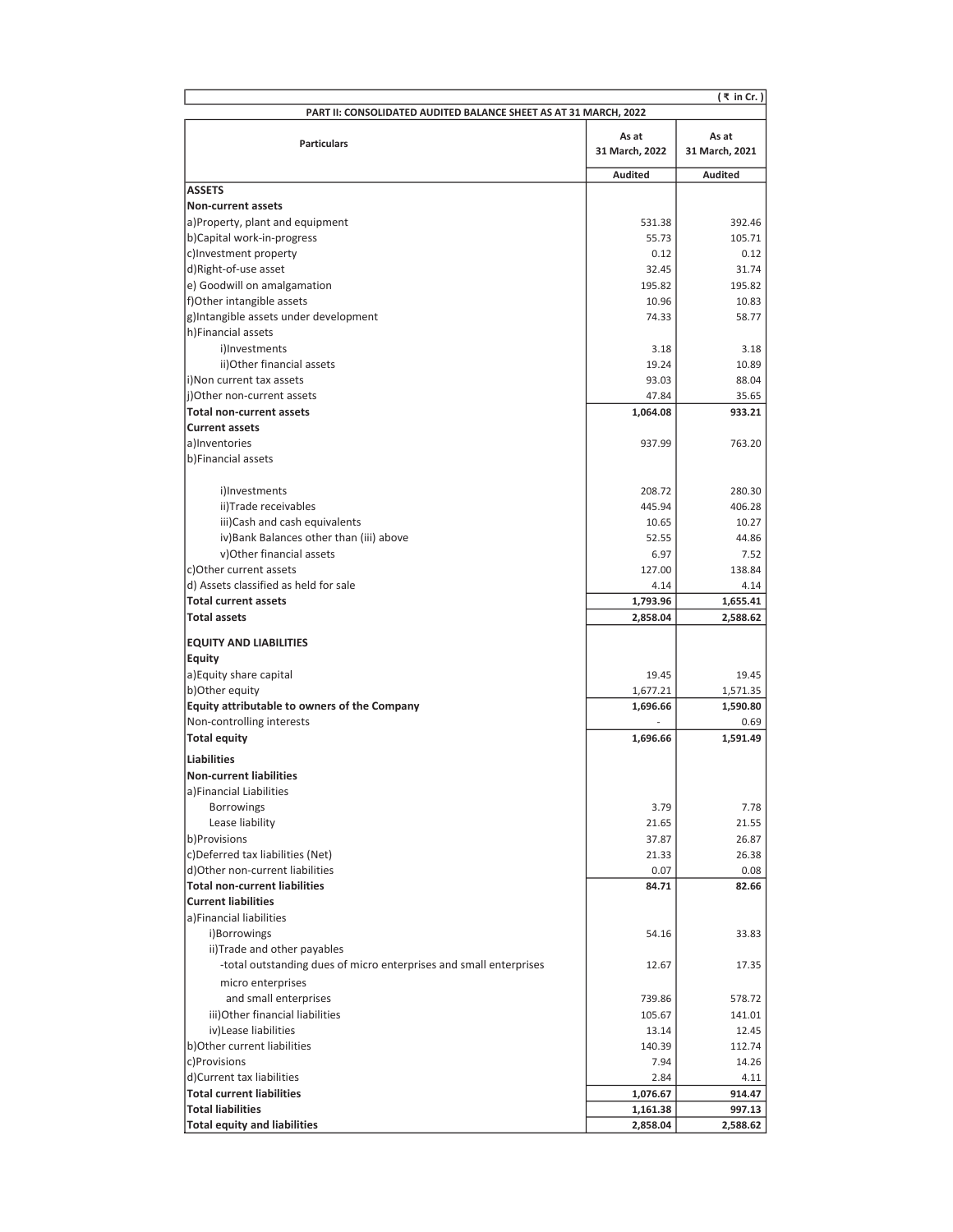| PART III : CONSOLIDATED AUDITED STATEMENT OF CASH FLOWS FOR THE YEAR ENDED 31 MARCH, 2022<br>For the year<br>For the year<br>ended<br>ended<br><b>Particulars</b><br>31 March, 2022<br>31 March, 2021<br><b>Audited</b><br><b>Audited</b><br><b>CASH FLOW FROM OPERATING ACTIVITIES:</b><br>A<br>Profit before tax<br>222.42<br>303.50<br>Adjustments for:<br>4.79<br>5.21<br>Finance costs<br>Depreciation and amortisation expense<br>74.31<br>64.07<br>(3.07)<br>(6.40)<br>Interest income<br>Dividend income<br>(0.05)<br>Fair valuation loss / (gain) on investment in Mutual fund<br>2.11<br>Gain on redemption of current investments<br>(13.84)<br>Credit balances written back<br>(1.73)<br>Allowance for doubtful debts (net)<br>7.17<br>5.38<br>Tangible assets written off<br>0.29<br>Provision for Impairment of Intangible assets and intangible assets under development<br>7.59<br>6.58<br>Impairment of Intangible assets and intangible assets under development written off<br>0.34<br>Provision for Directors pension liability (net)<br>(0.31)<br>0.66<br>Provision for supplemental pay (net)<br>0.88<br>0.49<br>Provision for gratuity (net)<br>1.58<br>(3.98)<br>Provision for compensated absences (net)<br>1.66<br>2.57<br>Mark-to-market loss on forward contract<br>0.54<br>0.72<br>Net unrealised foreign exchange loss<br>1.77<br>2.36<br>Loss / (Gain) on disposal of property, plant and equipment and investment property<br>2.49<br>(8.96)<br>Operating profit before working capital changes<br>309.53<br>351.49<br>Movements in working capital:<br>(Increase) / Decrease in trade receivables<br>38.49<br>(46.25)<br>(63.99)<br>(Increase) in inventories<br>(174.69)<br>(Increase) in other financial assets<br>(0.68)<br>(6.28)<br>Decrease / (Increase) in other assets<br>4.87<br>(31.06)<br>Increase / (Decrease) in trade payables<br>(37.67)<br>155.16<br>(Decrease) / Increase in other financial liabilities<br>(35.40)<br>Increase / (Decrease) in other liabilities<br>27.63<br><b>CASH GENERATED FROM OPERATIONS</b><br>234.57<br>Income taxes paid (Net of refunds)<br>(68.75)<br>NET CASH FLOWS GENERATED FROM OPERATING ACTIVITIES (A)<br>165.82<br>216.71<br>B<br><b>CASH FLOW FROM INVESTING ACTIVITIES:</b><br>Interest received<br>4.99<br>3.22<br>Dividend received<br>0.05<br>0.04<br>Payments for purchase of property, plant and equipment<br>(including adjustments on account of capital work-in-progress,<br>capital creditors and capital advances)<br>(156.14)<br>(142.77)<br>Payments for intangible assets<br>(28.87)<br>(25.72)<br>Proceeds from disposal of property, plant and equipment and investment property<br>4.45<br>10.65<br>Payment to Non-controlling Interest on liquidation<br>(0.68)<br>Purchase of current investments<br>(665.01)<br>(630.03)<br>Proceeds from sale of long term investments<br>0.63<br>Proceeds from sale of current investments<br>748.31<br>663.54<br>Investments in bank deposits<br>(42.88)<br>(9.52)<br>NET CASH FLOWS (USED IN) INVESTING ACTIVITIES (B)<br>(104.19)<br>(161.55)<br>c<br>CASH FLOW FROM FINANCING ACTIVITIES:<br>Repayment of long-term borrowings (including current maturities)<br>(3.78)<br>Proceeds from short-term borrowings<br>24.66<br>Payment of lease liabilities<br>(17.47)<br>Repayment of short-term borrowings<br>(4.66)<br>Dividend paid on equity shares<br>(58.51)<br>Interest paid<br>(1.85)<br>Bank balances in dividend account<br>0.17<br>NET CASH FLOWS (USED IN) FINANCING ACTIVITIES (C)<br>(61.44)<br>Exchange difference on translation of foreign currency cash and cash equivalents<br>0.09<br>0.07<br>NET INCREASE / (DECREASE) IN CASH AND CASH EQUIVALENTS (A) + (B) + (C) + (D)<br>0.27<br>CASH AND CASH EQUIVALENTS AT THE BEGINNING OF THE YEAR<br>Cash in hand<br>0.02<br>Balances with banks in current account and deposit account<br>10.25<br>46.49<br>Bank overdrafts and cash credit facility (secured)<br>(0.05)<br><b>CASH AND CASH EQUIVALENTS</b><br>22.40<br>10.22<br>Net Cash and cash equivalents as per Cash flow statement<br>10.49<br>CASH AND CASH EQUIVALENTS AT THE END OF THE YEAR<br>Cash in hand<br>0.02<br>Balances with banks in current account and deposit account<br>10.64<br>Bank overdrafts and cash credit facility (secured)<br>(0.17)<br><b>CASH AND CASH EQUIVALENTS</b><br>10.49 | ( ₹ in Cr.) |  |         |  |
|----------------------------------------------------------------------------------------------------------------------------------------------------------------------------------------------------------------------------------------------------------------------------------------------------------------------------------------------------------------------------------------------------------------------------------------------------------------------------------------------------------------------------------------------------------------------------------------------------------------------------------------------------------------------------------------------------------------------------------------------------------------------------------------------------------------------------------------------------------------------------------------------------------------------------------------------------------------------------------------------------------------------------------------------------------------------------------------------------------------------------------------------------------------------------------------------------------------------------------------------------------------------------------------------------------------------------------------------------------------------------------------------------------------------------------------------------------------------------------------------------------------------------------------------------------------------------------------------------------------------------------------------------------------------------------------------------------------------------------------------------------------------------------------------------------------------------------------------------------------------------------------------------------------------------------------------------------------------------------------------------------------------------------------------------------------------------------------------------------------------------------------------------------------------------------------------------------------------------------------------------------------------------------------------------------------------------------------------------------------------------------------------------------------------------------------------------------------------------------------------------------------------------------------------------------------------------------------------------------------------------------------------------------------------------------------------------------------------------------------------------------------------------------------------------------------------------------------------------------------------------------------------------------------------------------------------------------------------------------------------------------------------------------------------------------------------------------------------------------------------------------------------------------------------------------------------------------------------------------------------------------------------------------------------------------------------------------------------------------------------------------------------------------------------------------------------------------------------------------------------------------------------------------------------------------------------------------------------------------------------------------------------------------------------------------------------------------------------------------------------------------------------------------------------------------------------------------------------------------------------------------------------------------------------------------------------------------------------------------------------------------------------------------------------------------------------------------------------------------------------------------------------------------------------------------------------------------------------------------------------------------------------------------------------------------------------------------------------------------------------------------|-------------|--|---------|--|
|                                                                                                                                                                                                                                                                                                                                                                                                                                                                                                                                                                                                                                                                                                                                                                                                                                                                                                                                                                                                                                                                                                                                                                                                                                                                                                                                                                                                                                                                                                                                                                                                                                                                                                                                                                                                                                                                                                                                                                                                                                                                                                                                                                                                                                                                                                                                                                                                                                                                                                                                                                                                                                                                                                                                                                                                                                                                                                                                                                                                                                                                                                                                                                                                                                                                                                                                                                                                                                                                                                                                                                                                                                                                                                                                                                                                                                                                                                                                                                                                                                                                                                                                                                                                                                                                                                                                                                                  |             |  |         |  |
|                                                                                                                                                                                                                                                                                                                                                                                                                                                                                                                                                                                                                                                                                                                                                                                                                                                                                                                                                                                                                                                                                                                                                                                                                                                                                                                                                                                                                                                                                                                                                                                                                                                                                                                                                                                                                                                                                                                                                                                                                                                                                                                                                                                                                                                                                                                                                                                                                                                                                                                                                                                                                                                                                                                                                                                                                                                                                                                                                                                                                                                                                                                                                                                                                                                                                                                                                                                                                                                                                                                                                                                                                                                                                                                                                                                                                                                                                                                                                                                                                                                                                                                                                                                                                                                                                                                                                                                  |             |  |         |  |
|                                                                                                                                                                                                                                                                                                                                                                                                                                                                                                                                                                                                                                                                                                                                                                                                                                                                                                                                                                                                                                                                                                                                                                                                                                                                                                                                                                                                                                                                                                                                                                                                                                                                                                                                                                                                                                                                                                                                                                                                                                                                                                                                                                                                                                                                                                                                                                                                                                                                                                                                                                                                                                                                                                                                                                                                                                                                                                                                                                                                                                                                                                                                                                                                                                                                                                                                                                                                                                                                                                                                                                                                                                                                                                                                                                                                                                                                                                                                                                                                                                                                                                                                                                                                                                                                                                                                                                                  |             |  |         |  |
|                                                                                                                                                                                                                                                                                                                                                                                                                                                                                                                                                                                                                                                                                                                                                                                                                                                                                                                                                                                                                                                                                                                                                                                                                                                                                                                                                                                                                                                                                                                                                                                                                                                                                                                                                                                                                                                                                                                                                                                                                                                                                                                                                                                                                                                                                                                                                                                                                                                                                                                                                                                                                                                                                                                                                                                                                                                                                                                                                                                                                                                                                                                                                                                                                                                                                                                                                                                                                                                                                                                                                                                                                                                                                                                                                                                                                                                                                                                                                                                                                                                                                                                                                                                                                                                                                                                                                                                  |             |  |         |  |
|                                                                                                                                                                                                                                                                                                                                                                                                                                                                                                                                                                                                                                                                                                                                                                                                                                                                                                                                                                                                                                                                                                                                                                                                                                                                                                                                                                                                                                                                                                                                                                                                                                                                                                                                                                                                                                                                                                                                                                                                                                                                                                                                                                                                                                                                                                                                                                                                                                                                                                                                                                                                                                                                                                                                                                                                                                                                                                                                                                                                                                                                                                                                                                                                                                                                                                                                                                                                                                                                                                                                                                                                                                                                                                                                                                                                                                                                                                                                                                                                                                                                                                                                                                                                                                                                                                                                                                                  |             |  |         |  |
|                                                                                                                                                                                                                                                                                                                                                                                                                                                                                                                                                                                                                                                                                                                                                                                                                                                                                                                                                                                                                                                                                                                                                                                                                                                                                                                                                                                                                                                                                                                                                                                                                                                                                                                                                                                                                                                                                                                                                                                                                                                                                                                                                                                                                                                                                                                                                                                                                                                                                                                                                                                                                                                                                                                                                                                                                                                                                                                                                                                                                                                                                                                                                                                                                                                                                                                                                                                                                                                                                                                                                                                                                                                                                                                                                                                                                                                                                                                                                                                                                                                                                                                                                                                                                                                                                                                                                                                  |             |  |         |  |
|                                                                                                                                                                                                                                                                                                                                                                                                                                                                                                                                                                                                                                                                                                                                                                                                                                                                                                                                                                                                                                                                                                                                                                                                                                                                                                                                                                                                                                                                                                                                                                                                                                                                                                                                                                                                                                                                                                                                                                                                                                                                                                                                                                                                                                                                                                                                                                                                                                                                                                                                                                                                                                                                                                                                                                                                                                                                                                                                                                                                                                                                                                                                                                                                                                                                                                                                                                                                                                                                                                                                                                                                                                                                                                                                                                                                                                                                                                                                                                                                                                                                                                                                                                                                                                                                                                                                                                                  |             |  |         |  |
|                                                                                                                                                                                                                                                                                                                                                                                                                                                                                                                                                                                                                                                                                                                                                                                                                                                                                                                                                                                                                                                                                                                                                                                                                                                                                                                                                                                                                                                                                                                                                                                                                                                                                                                                                                                                                                                                                                                                                                                                                                                                                                                                                                                                                                                                                                                                                                                                                                                                                                                                                                                                                                                                                                                                                                                                                                                                                                                                                                                                                                                                                                                                                                                                                                                                                                                                                                                                                                                                                                                                                                                                                                                                                                                                                                                                                                                                                                                                                                                                                                                                                                                                                                                                                                                                                                                                                                                  |             |  |         |  |
|                                                                                                                                                                                                                                                                                                                                                                                                                                                                                                                                                                                                                                                                                                                                                                                                                                                                                                                                                                                                                                                                                                                                                                                                                                                                                                                                                                                                                                                                                                                                                                                                                                                                                                                                                                                                                                                                                                                                                                                                                                                                                                                                                                                                                                                                                                                                                                                                                                                                                                                                                                                                                                                                                                                                                                                                                                                                                                                                                                                                                                                                                                                                                                                                                                                                                                                                                                                                                                                                                                                                                                                                                                                                                                                                                                                                                                                                                                                                                                                                                                                                                                                                                                                                                                                                                                                                                                                  |             |  |         |  |
|                                                                                                                                                                                                                                                                                                                                                                                                                                                                                                                                                                                                                                                                                                                                                                                                                                                                                                                                                                                                                                                                                                                                                                                                                                                                                                                                                                                                                                                                                                                                                                                                                                                                                                                                                                                                                                                                                                                                                                                                                                                                                                                                                                                                                                                                                                                                                                                                                                                                                                                                                                                                                                                                                                                                                                                                                                                                                                                                                                                                                                                                                                                                                                                                                                                                                                                                                                                                                                                                                                                                                                                                                                                                                                                                                                                                                                                                                                                                                                                                                                                                                                                                                                                                                                                                                                                                                                                  |             |  |         |  |
|                                                                                                                                                                                                                                                                                                                                                                                                                                                                                                                                                                                                                                                                                                                                                                                                                                                                                                                                                                                                                                                                                                                                                                                                                                                                                                                                                                                                                                                                                                                                                                                                                                                                                                                                                                                                                                                                                                                                                                                                                                                                                                                                                                                                                                                                                                                                                                                                                                                                                                                                                                                                                                                                                                                                                                                                                                                                                                                                                                                                                                                                                                                                                                                                                                                                                                                                                                                                                                                                                                                                                                                                                                                                                                                                                                                                                                                                                                                                                                                                                                                                                                                                                                                                                                                                                                                                                                                  |             |  | (0.04)  |  |
|                                                                                                                                                                                                                                                                                                                                                                                                                                                                                                                                                                                                                                                                                                                                                                                                                                                                                                                                                                                                                                                                                                                                                                                                                                                                                                                                                                                                                                                                                                                                                                                                                                                                                                                                                                                                                                                                                                                                                                                                                                                                                                                                                                                                                                                                                                                                                                                                                                                                                                                                                                                                                                                                                                                                                                                                                                                                                                                                                                                                                                                                                                                                                                                                                                                                                                                                                                                                                                                                                                                                                                                                                                                                                                                                                                                                                                                                                                                                                                                                                                                                                                                                                                                                                                                                                                                                                                                  |             |  | (2.96)  |  |
|                                                                                                                                                                                                                                                                                                                                                                                                                                                                                                                                                                                                                                                                                                                                                                                                                                                                                                                                                                                                                                                                                                                                                                                                                                                                                                                                                                                                                                                                                                                                                                                                                                                                                                                                                                                                                                                                                                                                                                                                                                                                                                                                                                                                                                                                                                                                                                                                                                                                                                                                                                                                                                                                                                                                                                                                                                                                                                                                                                                                                                                                                                                                                                                                                                                                                                                                                                                                                                                                                                                                                                                                                                                                                                                                                                                                                                                                                                                                                                                                                                                                                                                                                                                                                                                                                                                                                                                  |             |  | (12.18) |  |
|                                                                                                                                                                                                                                                                                                                                                                                                                                                                                                                                                                                                                                                                                                                                                                                                                                                                                                                                                                                                                                                                                                                                                                                                                                                                                                                                                                                                                                                                                                                                                                                                                                                                                                                                                                                                                                                                                                                                                                                                                                                                                                                                                                                                                                                                                                                                                                                                                                                                                                                                                                                                                                                                                                                                                                                                                                                                                                                                                                                                                                                                                                                                                                                                                                                                                                                                                                                                                                                                                                                                                                                                                                                                                                                                                                                                                                                                                                                                                                                                                                                                                                                                                                                                                                                                                                                                                                                  |             |  | (4.94)  |  |
|                                                                                                                                                                                                                                                                                                                                                                                                                                                                                                                                                                                                                                                                                                                                                                                                                                                                                                                                                                                                                                                                                                                                                                                                                                                                                                                                                                                                                                                                                                                                                                                                                                                                                                                                                                                                                                                                                                                                                                                                                                                                                                                                                                                                                                                                                                                                                                                                                                                                                                                                                                                                                                                                                                                                                                                                                                                                                                                                                                                                                                                                                                                                                                                                                                                                                                                                                                                                                                                                                                                                                                                                                                                                                                                                                                                                                                                                                                                                                                                                                                                                                                                                                                                                                                                                                                                                                                                  |             |  |         |  |
|                                                                                                                                                                                                                                                                                                                                                                                                                                                                                                                                                                                                                                                                                                                                                                                                                                                                                                                                                                                                                                                                                                                                                                                                                                                                                                                                                                                                                                                                                                                                                                                                                                                                                                                                                                                                                                                                                                                                                                                                                                                                                                                                                                                                                                                                                                                                                                                                                                                                                                                                                                                                                                                                                                                                                                                                                                                                                                                                                                                                                                                                                                                                                                                                                                                                                                                                                                                                                                                                                                                                                                                                                                                                                                                                                                                                                                                                                                                                                                                                                                                                                                                                                                                                                                                                                                                                                                                  |             |  |         |  |
|                                                                                                                                                                                                                                                                                                                                                                                                                                                                                                                                                                                                                                                                                                                                                                                                                                                                                                                                                                                                                                                                                                                                                                                                                                                                                                                                                                                                                                                                                                                                                                                                                                                                                                                                                                                                                                                                                                                                                                                                                                                                                                                                                                                                                                                                                                                                                                                                                                                                                                                                                                                                                                                                                                                                                                                                                                                                                                                                                                                                                                                                                                                                                                                                                                                                                                                                                                                                                                                                                                                                                                                                                                                                                                                                                                                                                                                                                                                                                                                                                                                                                                                                                                                                                                                                                                                                                                                  |             |  |         |  |
|                                                                                                                                                                                                                                                                                                                                                                                                                                                                                                                                                                                                                                                                                                                                                                                                                                                                                                                                                                                                                                                                                                                                                                                                                                                                                                                                                                                                                                                                                                                                                                                                                                                                                                                                                                                                                                                                                                                                                                                                                                                                                                                                                                                                                                                                                                                                                                                                                                                                                                                                                                                                                                                                                                                                                                                                                                                                                                                                                                                                                                                                                                                                                                                                                                                                                                                                                                                                                                                                                                                                                                                                                                                                                                                                                                                                                                                                                                                                                                                                                                                                                                                                                                                                                                                                                                                                                                                  |             |  |         |  |
|                                                                                                                                                                                                                                                                                                                                                                                                                                                                                                                                                                                                                                                                                                                                                                                                                                                                                                                                                                                                                                                                                                                                                                                                                                                                                                                                                                                                                                                                                                                                                                                                                                                                                                                                                                                                                                                                                                                                                                                                                                                                                                                                                                                                                                                                                                                                                                                                                                                                                                                                                                                                                                                                                                                                                                                                                                                                                                                                                                                                                                                                                                                                                                                                                                                                                                                                                                                                                                                                                                                                                                                                                                                                                                                                                                                                                                                                                                                                                                                                                                                                                                                                                                                                                                                                                                                                                                                  |             |  |         |  |
|                                                                                                                                                                                                                                                                                                                                                                                                                                                                                                                                                                                                                                                                                                                                                                                                                                                                                                                                                                                                                                                                                                                                                                                                                                                                                                                                                                                                                                                                                                                                                                                                                                                                                                                                                                                                                                                                                                                                                                                                                                                                                                                                                                                                                                                                                                                                                                                                                                                                                                                                                                                                                                                                                                                                                                                                                                                                                                                                                                                                                                                                                                                                                                                                                                                                                                                                                                                                                                                                                                                                                                                                                                                                                                                                                                                                                                                                                                                                                                                                                                                                                                                                                                                                                                                                                                                                                                                  |             |  |         |  |
|                                                                                                                                                                                                                                                                                                                                                                                                                                                                                                                                                                                                                                                                                                                                                                                                                                                                                                                                                                                                                                                                                                                                                                                                                                                                                                                                                                                                                                                                                                                                                                                                                                                                                                                                                                                                                                                                                                                                                                                                                                                                                                                                                                                                                                                                                                                                                                                                                                                                                                                                                                                                                                                                                                                                                                                                                                                                                                                                                                                                                                                                                                                                                                                                                                                                                                                                                                                                                                                                                                                                                                                                                                                                                                                                                                                                                                                                                                                                                                                                                                                                                                                                                                                                                                                                                                                                                                                  |             |  |         |  |
|                                                                                                                                                                                                                                                                                                                                                                                                                                                                                                                                                                                                                                                                                                                                                                                                                                                                                                                                                                                                                                                                                                                                                                                                                                                                                                                                                                                                                                                                                                                                                                                                                                                                                                                                                                                                                                                                                                                                                                                                                                                                                                                                                                                                                                                                                                                                                                                                                                                                                                                                                                                                                                                                                                                                                                                                                                                                                                                                                                                                                                                                                                                                                                                                                                                                                                                                                                                                                                                                                                                                                                                                                                                                                                                                                                                                                                                                                                                                                                                                                                                                                                                                                                                                                                                                                                                                                                                  |             |  |         |  |
|                                                                                                                                                                                                                                                                                                                                                                                                                                                                                                                                                                                                                                                                                                                                                                                                                                                                                                                                                                                                                                                                                                                                                                                                                                                                                                                                                                                                                                                                                                                                                                                                                                                                                                                                                                                                                                                                                                                                                                                                                                                                                                                                                                                                                                                                                                                                                                                                                                                                                                                                                                                                                                                                                                                                                                                                                                                                                                                                                                                                                                                                                                                                                                                                                                                                                                                                                                                                                                                                                                                                                                                                                                                                                                                                                                                                                                                                                                                                                                                                                                                                                                                                                                                                                                                                                                                                                                                  |             |  |         |  |
|                                                                                                                                                                                                                                                                                                                                                                                                                                                                                                                                                                                                                                                                                                                                                                                                                                                                                                                                                                                                                                                                                                                                                                                                                                                                                                                                                                                                                                                                                                                                                                                                                                                                                                                                                                                                                                                                                                                                                                                                                                                                                                                                                                                                                                                                                                                                                                                                                                                                                                                                                                                                                                                                                                                                                                                                                                                                                                                                                                                                                                                                                                                                                                                                                                                                                                                                                                                                                                                                                                                                                                                                                                                                                                                                                                                                                                                                                                                                                                                                                                                                                                                                                                                                                                                                                                                                                                                  |             |  |         |  |
|                                                                                                                                                                                                                                                                                                                                                                                                                                                                                                                                                                                                                                                                                                                                                                                                                                                                                                                                                                                                                                                                                                                                                                                                                                                                                                                                                                                                                                                                                                                                                                                                                                                                                                                                                                                                                                                                                                                                                                                                                                                                                                                                                                                                                                                                                                                                                                                                                                                                                                                                                                                                                                                                                                                                                                                                                                                                                                                                                                                                                                                                                                                                                                                                                                                                                                                                                                                                                                                                                                                                                                                                                                                                                                                                                                                                                                                                                                                                                                                                                                                                                                                                                                                                                                                                                                                                                                                  |             |  |         |  |
|                                                                                                                                                                                                                                                                                                                                                                                                                                                                                                                                                                                                                                                                                                                                                                                                                                                                                                                                                                                                                                                                                                                                                                                                                                                                                                                                                                                                                                                                                                                                                                                                                                                                                                                                                                                                                                                                                                                                                                                                                                                                                                                                                                                                                                                                                                                                                                                                                                                                                                                                                                                                                                                                                                                                                                                                                                                                                                                                                                                                                                                                                                                                                                                                                                                                                                                                                                                                                                                                                                                                                                                                                                                                                                                                                                                                                                                                                                                                                                                                                                                                                                                                                                                                                                                                                                                                                                                  |             |  |         |  |
|                                                                                                                                                                                                                                                                                                                                                                                                                                                                                                                                                                                                                                                                                                                                                                                                                                                                                                                                                                                                                                                                                                                                                                                                                                                                                                                                                                                                                                                                                                                                                                                                                                                                                                                                                                                                                                                                                                                                                                                                                                                                                                                                                                                                                                                                                                                                                                                                                                                                                                                                                                                                                                                                                                                                                                                                                                                                                                                                                                                                                                                                                                                                                                                                                                                                                                                                                                                                                                                                                                                                                                                                                                                                                                                                                                                                                                                                                                                                                                                                                                                                                                                                                                                                                                                                                                                                                                                  |             |  |         |  |
|                                                                                                                                                                                                                                                                                                                                                                                                                                                                                                                                                                                                                                                                                                                                                                                                                                                                                                                                                                                                                                                                                                                                                                                                                                                                                                                                                                                                                                                                                                                                                                                                                                                                                                                                                                                                                                                                                                                                                                                                                                                                                                                                                                                                                                                                                                                                                                                                                                                                                                                                                                                                                                                                                                                                                                                                                                                                                                                                                                                                                                                                                                                                                                                                                                                                                                                                                                                                                                                                                                                                                                                                                                                                                                                                                                                                                                                                                                                                                                                                                                                                                                                                                                                                                                                                                                                                                                                  |             |  |         |  |
|                                                                                                                                                                                                                                                                                                                                                                                                                                                                                                                                                                                                                                                                                                                                                                                                                                                                                                                                                                                                                                                                                                                                                                                                                                                                                                                                                                                                                                                                                                                                                                                                                                                                                                                                                                                                                                                                                                                                                                                                                                                                                                                                                                                                                                                                                                                                                                                                                                                                                                                                                                                                                                                                                                                                                                                                                                                                                                                                                                                                                                                                                                                                                                                                                                                                                                                                                                                                                                                                                                                                                                                                                                                                                                                                                                                                                                                                                                                                                                                                                                                                                                                                                                                                                                                                                                                                                                                  |             |  |         |  |
|                                                                                                                                                                                                                                                                                                                                                                                                                                                                                                                                                                                                                                                                                                                                                                                                                                                                                                                                                                                                                                                                                                                                                                                                                                                                                                                                                                                                                                                                                                                                                                                                                                                                                                                                                                                                                                                                                                                                                                                                                                                                                                                                                                                                                                                                                                                                                                                                                                                                                                                                                                                                                                                                                                                                                                                                                                                                                                                                                                                                                                                                                                                                                                                                                                                                                                                                                                                                                                                                                                                                                                                                                                                                                                                                                                                                                                                                                                                                                                                                                                                                                                                                                                                                                                                                                                                                                                                  |             |  |         |  |
|                                                                                                                                                                                                                                                                                                                                                                                                                                                                                                                                                                                                                                                                                                                                                                                                                                                                                                                                                                                                                                                                                                                                                                                                                                                                                                                                                                                                                                                                                                                                                                                                                                                                                                                                                                                                                                                                                                                                                                                                                                                                                                                                                                                                                                                                                                                                                                                                                                                                                                                                                                                                                                                                                                                                                                                                                                                                                                                                                                                                                                                                                                                                                                                                                                                                                                                                                                                                                                                                                                                                                                                                                                                                                                                                                                                                                                                                                                                                                                                                                                                                                                                                                                                                                                                                                                                                                                                  |             |  |         |  |
|                                                                                                                                                                                                                                                                                                                                                                                                                                                                                                                                                                                                                                                                                                                                                                                                                                                                                                                                                                                                                                                                                                                                                                                                                                                                                                                                                                                                                                                                                                                                                                                                                                                                                                                                                                                                                                                                                                                                                                                                                                                                                                                                                                                                                                                                                                                                                                                                                                                                                                                                                                                                                                                                                                                                                                                                                                                                                                                                                                                                                                                                                                                                                                                                                                                                                                                                                                                                                                                                                                                                                                                                                                                                                                                                                                                                                                                                                                                                                                                                                                                                                                                                                                                                                                                                                                                                                                                  |             |  | 41.99   |  |
|                                                                                                                                                                                                                                                                                                                                                                                                                                                                                                                                                                                                                                                                                                                                                                                                                                                                                                                                                                                                                                                                                                                                                                                                                                                                                                                                                                                                                                                                                                                                                                                                                                                                                                                                                                                                                                                                                                                                                                                                                                                                                                                                                                                                                                                                                                                                                                                                                                                                                                                                                                                                                                                                                                                                                                                                                                                                                                                                                                                                                                                                                                                                                                                                                                                                                                                                                                                                                                                                                                                                                                                                                                                                                                                                                                                                                                                                                                                                                                                                                                                                                                                                                                                                                                                                                                                                                                                  |             |  | (7.29)  |  |
|                                                                                                                                                                                                                                                                                                                                                                                                                                                                                                                                                                                                                                                                                                                                                                                                                                                                                                                                                                                                                                                                                                                                                                                                                                                                                                                                                                                                                                                                                                                                                                                                                                                                                                                                                                                                                                                                                                                                                                                                                                                                                                                                                                                                                                                                                                                                                                                                                                                                                                                                                                                                                                                                                                                                                                                                                                                                                                                                                                                                                                                                                                                                                                                                                                                                                                                                                                                                                                                                                                                                                                                                                                                                                                                                                                                                                                                                                                                                                                                                                                                                                                                                                                                                                                                                                                                                                                                  |             |  | 291.28  |  |
|                                                                                                                                                                                                                                                                                                                                                                                                                                                                                                                                                                                                                                                                                                                                                                                                                                                                                                                                                                                                                                                                                                                                                                                                                                                                                                                                                                                                                                                                                                                                                                                                                                                                                                                                                                                                                                                                                                                                                                                                                                                                                                                                                                                                                                                                                                                                                                                                                                                                                                                                                                                                                                                                                                                                                                                                                                                                                                                                                                                                                                                                                                                                                                                                                                                                                                                                                                                                                                                                                                                                                                                                                                                                                                                                                                                                                                                                                                                                                                                                                                                                                                                                                                                                                                                                                                                                                                                  |             |  | (74.57) |  |
|                                                                                                                                                                                                                                                                                                                                                                                                                                                                                                                                                                                                                                                                                                                                                                                                                                                                                                                                                                                                                                                                                                                                                                                                                                                                                                                                                                                                                                                                                                                                                                                                                                                                                                                                                                                                                                                                                                                                                                                                                                                                                                                                                                                                                                                                                                                                                                                                                                                                                                                                                                                                                                                                                                                                                                                                                                                                                                                                                                                                                                                                                                                                                                                                                                                                                                                                                                                                                                                                                                                                                                                                                                                                                                                                                                                                                                                                                                                                                                                                                                                                                                                                                                                                                                                                                                                                                                                  |             |  |         |  |
|                                                                                                                                                                                                                                                                                                                                                                                                                                                                                                                                                                                                                                                                                                                                                                                                                                                                                                                                                                                                                                                                                                                                                                                                                                                                                                                                                                                                                                                                                                                                                                                                                                                                                                                                                                                                                                                                                                                                                                                                                                                                                                                                                                                                                                                                                                                                                                                                                                                                                                                                                                                                                                                                                                                                                                                                                                                                                                                                                                                                                                                                                                                                                                                                                                                                                                                                                                                                                                                                                                                                                                                                                                                                                                                                                                                                                                                                                                                                                                                                                                                                                                                                                                                                                                                                                                                                                                                  |             |  |         |  |
|                                                                                                                                                                                                                                                                                                                                                                                                                                                                                                                                                                                                                                                                                                                                                                                                                                                                                                                                                                                                                                                                                                                                                                                                                                                                                                                                                                                                                                                                                                                                                                                                                                                                                                                                                                                                                                                                                                                                                                                                                                                                                                                                                                                                                                                                                                                                                                                                                                                                                                                                                                                                                                                                                                                                                                                                                                                                                                                                                                                                                                                                                                                                                                                                                                                                                                                                                                                                                                                                                                                                                                                                                                                                                                                                                                                                                                                                                                                                                                                                                                                                                                                                                                                                                                                                                                                                                                                  |             |  |         |  |
|                                                                                                                                                                                                                                                                                                                                                                                                                                                                                                                                                                                                                                                                                                                                                                                                                                                                                                                                                                                                                                                                                                                                                                                                                                                                                                                                                                                                                                                                                                                                                                                                                                                                                                                                                                                                                                                                                                                                                                                                                                                                                                                                                                                                                                                                                                                                                                                                                                                                                                                                                                                                                                                                                                                                                                                                                                                                                                                                                                                                                                                                                                                                                                                                                                                                                                                                                                                                                                                                                                                                                                                                                                                                                                                                                                                                                                                                                                                                                                                                                                                                                                                                                                                                                                                                                                                                                                                  |             |  |         |  |
|                                                                                                                                                                                                                                                                                                                                                                                                                                                                                                                                                                                                                                                                                                                                                                                                                                                                                                                                                                                                                                                                                                                                                                                                                                                                                                                                                                                                                                                                                                                                                                                                                                                                                                                                                                                                                                                                                                                                                                                                                                                                                                                                                                                                                                                                                                                                                                                                                                                                                                                                                                                                                                                                                                                                                                                                                                                                                                                                                                                                                                                                                                                                                                                                                                                                                                                                                                                                                                                                                                                                                                                                                                                                                                                                                                                                                                                                                                                                                                                                                                                                                                                                                                                                                                                                                                                                                                                  |             |  |         |  |
|                                                                                                                                                                                                                                                                                                                                                                                                                                                                                                                                                                                                                                                                                                                                                                                                                                                                                                                                                                                                                                                                                                                                                                                                                                                                                                                                                                                                                                                                                                                                                                                                                                                                                                                                                                                                                                                                                                                                                                                                                                                                                                                                                                                                                                                                                                                                                                                                                                                                                                                                                                                                                                                                                                                                                                                                                                                                                                                                                                                                                                                                                                                                                                                                                                                                                                                                                                                                                                                                                                                                                                                                                                                                                                                                                                                                                                                                                                                                                                                                                                                                                                                                                                                                                                                                                                                                                                                  |             |  |         |  |
|                                                                                                                                                                                                                                                                                                                                                                                                                                                                                                                                                                                                                                                                                                                                                                                                                                                                                                                                                                                                                                                                                                                                                                                                                                                                                                                                                                                                                                                                                                                                                                                                                                                                                                                                                                                                                                                                                                                                                                                                                                                                                                                                                                                                                                                                                                                                                                                                                                                                                                                                                                                                                                                                                                                                                                                                                                                                                                                                                                                                                                                                                                                                                                                                                                                                                                                                                                                                                                                                                                                                                                                                                                                                                                                                                                                                                                                                                                                                                                                                                                                                                                                                                                                                                                                                                                                                                                                  |             |  |         |  |
|                                                                                                                                                                                                                                                                                                                                                                                                                                                                                                                                                                                                                                                                                                                                                                                                                                                                                                                                                                                                                                                                                                                                                                                                                                                                                                                                                                                                                                                                                                                                                                                                                                                                                                                                                                                                                                                                                                                                                                                                                                                                                                                                                                                                                                                                                                                                                                                                                                                                                                                                                                                                                                                                                                                                                                                                                                                                                                                                                                                                                                                                                                                                                                                                                                                                                                                                                                                                                                                                                                                                                                                                                                                                                                                                                                                                                                                                                                                                                                                                                                                                                                                                                                                                                                                                                                                                                                                  |             |  |         |  |
|                                                                                                                                                                                                                                                                                                                                                                                                                                                                                                                                                                                                                                                                                                                                                                                                                                                                                                                                                                                                                                                                                                                                                                                                                                                                                                                                                                                                                                                                                                                                                                                                                                                                                                                                                                                                                                                                                                                                                                                                                                                                                                                                                                                                                                                                                                                                                                                                                                                                                                                                                                                                                                                                                                                                                                                                                                                                                                                                                                                                                                                                                                                                                                                                                                                                                                                                                                                                                                                                                                                                                                                                                                                                                                                                                                                                                                                                                                                                                                                                                                                                                                                                                                                                                                                                                                                                                                                  |             |  |         |  |
|                                                                                                                                                                                                                                                                                                                                                                                                                                                                                                                                                                                                                                                                                                                                                                                                                                                                                                                                                                                                                                                                                                                                                                                                                                                                                                                                                                                                                                                                                                                                                                                                                                                                                                                                                                                                                                                                                                                                                                                                                                                                                                                                                                                                                                                                                                                                                                                                                                                                                                                                                                                                                                                                                                                                                                                                                                                                                                                                                                                                                                                                                                                                                                                                                                                                                                                                                                                                                                                                                                                                                                                                                                                                                                                                                                                                                                                                                                                                                                                                                                                                                                                                                                                                                                                                                                                                                                                  |             |  |         |  |
|                                                                                                                                                                                                                                                                                                                                                                                                                                                                                                                                                                                                                                                                                                                                                                                                                                                                                                                                                                                                                                                                                                                                                                                                                                                                                                                                                                                                                                                                                                                                                                                                                                                                                                                                                                                                                                                                                                                                                                                                                                                                                                                                                                                                                                                                                                                                                                                                                                                                                                                                                                                                                                                                                                                                                                                                                                                                                                                                                                                                                                                                                                                                                                                                                                                                                                                                                                                                                                                                                                                                                                                                                                                                                                                                                                                                                                                                                                                                                                                                                                                                                                                                                                                                                                                                                                                                                                                  |             |  |         |  |
|                                                                                                                                                                                                                                                                                                                                                                                                                                                                                                                                                                                                                                                                                                                                                                                                                                                                                                                                                                                                                                                                                                                                                                                                                                                                                                                                                                                                                                                                                                                                                                                                                                                                                                                                                                                                                                                                                                                                                                                                                                                                                                                                                                                                                                                                                                                                                                                                                                                                                                                                                                                                                                                                                                                                                                                                                                                                                                                                                                                                                                                                                                                                                                                                                                                                                                                                                                                                                                                                                                                                                                                                                                                                                                                                                                                                                                                                                                                                                                                                                                                                                                                                                                                                                                                                                                                                                                                  |             |  |         |  |
|                                                                                                                                                                                                                                                                                                                                                                                                                                                                                                                                                                                                                                                                                                                                                                                                                                                                                                                                                                                                                                                                                                                                                                                                                                                                                                                                                                                                                                                                                                                                                                                                                                                                                                                                                                                                                                                                                                                                                                                                                                                                                                                                                                                                                                                                                                                                                                                                                                                                                                                                                                                                                                                                                                                                                                                                                                                                                                                                                                                                                                                                                                                                                                                                                                                                                                                                                                                                                                                                                                                                                                                                                                                                                                                                                                                                                                                                                                                                                                                                                                                                                                                                                                                                                                                                                                                                                                                  |             |  |         |  |
|                                                                                                                                                                                                                                                                                                                                                                                                                                                                                                                                                                                                                                                                                                                                                                                                                                                                                                                                                                                                                                                                                                                                                                                                                                                                                                                                                                                                                                                                                                                                                                                                                                                                                                                                                                                                                                                                                                                                                                                                                                                                                                                                                                                                                                                                                                                                                                                                                                                                                                                                                                                                                                                                                                                                                                                                                                                                                                                                                                                                                                                                                                                                                                                                                                                                                                                                                                                                                                                                                                                                                                                                                                                                                                                                                                                                                                                                                                                                                                                                                                                                                                                                                                                                                                                                                                                                                                                  |             |  |         |  |
|                                                                                                                                                                                                                                                                                                                                                                                                                                                                                                                                                                                                                                                                                                                                                                                                                                                                                                                                                                                                                                                                                                                                                                                                                                                                                                                                                                                                                                                                                                                                                                                                                                                                                                                                                                                                                                                                                                                                                                                                                                                                                                                                                                                                                                                                                                                                                                                                                                                                                                                                                                                                                                                                                                                                                                                                                                                                                                                                                                                                                                                                                                                                                                                                                                                                                                                                                                                                                                                                                                                                                                                                                                                                                                                                                                                                                                                                                                                                                                                                                                                                                                                                                                                                                                                                                                                                                                                  |             |  |         |  |
|                                                                                                                                                                                                                                                                                                                                                                                                                                                                                                                                                                                                                                                                                                                                                                                                                                                                                                                                                                                                                                                                                                                                                                                                                                                                                                                                                                                                                                                                                                                                                                                                                                                                                                                                                                                                                                                                                                                                                                                                                                                                                                                                                                                                                                                                                                                                                                                                                                                                                                                                                                                                                                                                                                                                                                                                                                                                                                                                                                                                                                                                                                                                                                                                                                                                                                                                                                                                                                                                                                                                                                                                                                                                                                                                                                                                                                                                                                                                                                                                                                                                                                                                                                                                                                                                                                                                                                                  |             |  |         |  |
|                                                                                                                                                                                                                                                                                                                                                                                                                                                                                                                                                                                                                                                                                                                                                                                                                                                                                                                                                                                                                                                                                                                                                                                                                                                                                                                                                                                                                                                                                                                                                                                                                                                                                                                                                                                                                                                                                                                                                                                                                                                                                                                                                                                                                                                                                                                                                                                                                                                                                                                                                                                                                                                                                                                                                                                                                                                                                                                                                                                                                                                                                                                                                                                                                                                                                                                                                                                                                                                                                                                                                                                                                                                                                                                                                                                                                                                                                                                                                                                                                                                                                                                                                                                                                                                                                                                                                                                  |             |  |         |  |
|                                                                                                                                                                                                                                                                                                                                                                                                                                                                                                                                                                                                                                                                                                                                                                                                                                                                                                                                                                                                                                                                                                                                                                                                                                                                                                                                                                                                                                                                                                                                                                                                                                                                                                                                                                                                                                                                                                                                                                                                                                                                                                                                                                                                                                                                                                                                                                                                                                                                                                                                                                                                                                                                                                                                                                                                                                                                                                                                                                                                                                                                                                                                                                                                                                                                                                                                                                                                                                                                                                                                                                                                                                                                                                                                                                                                                                                                                                                                                                                                                                                                                                                                                                                                                                                                                                                                                                                  |             |  | (4.11)  |  |
|                                                                                                                                                                                                                                                                                                                                                                                                                                                                                                                                                                                                                                                                                                                                                                                                                                                                                                                                                                                                                                                                                                                                                                                                                                                                                                                                                                                                                                                                                                                                                                                                                                                                                                                                                                                                                                                                                                                                                                                                                                                                                                                                                                                                                                                                                                                                                                                                                                                                                                                                                                                                                                                                                                                                                                                                                                                                                                                                                                                                                                                                                                                                                                                                                                                                                                                                                                                                                                                                                                                                                                                                                                                                                                                                                                                                                                                                                                                                                                                                                                                                                                                                                                                                                                                                                                                                                                                  |             |  | 68.34   |  |
|                                                                                                                                                                                                                                                                                                                                                                                                                                                                                                                                                                                                                                                                                                                                                                                                                                                                                                                                                                                                                                                                                                                                                                                                                                                                                                                                                                                                                                                                                                                                                                                                                                                                                                                                                                                                                                                                                                                                                                                                                                                                                                                                                                                                                                                                                                                                                                                                                                                                                                                                                                                                                                                                                                                                                                                                                                                                                                                                                                                                                                                                                                                                                                                                                                                                                                                                                                                                                                                                                                                                                                                                                                                                                                                                                                                                                                                                                                                                                                                                                                                                                                                                                                                                                                                                                                                                                                                  |             |  | (16.88) |  |
|                                                                                                                                                                                                                                                                                                                                                                                                                                                                                                                                                                                                                                                                                                                                                                                                                                                                                                                                                                                                                                                                                                                                                                                                                                                                                                                                                                                                                                                                                                                                                                                                                                                                                                                                                                                                                                                                                                                                                                                                                                                                                                                                                                                                                                                                                                                                                                                                                                                                                                                                                                                                                                                                                                                                                                                                                                                                                                                                                                                                                                                                                                                                                                                                                                                                                                                                                                                                                                                                                                                                                                                                                                                                                                                                                                                                                                                                                                                                                                                                                                                                                                                                                                                                                                                                                                                                                                                  |             |  | (63.84) |  |
|                                                                                                                                                                                                                                                                                                                                                                                                                                                                                                                                                                                                                                                                                                                                                                                                                                                                                                                                                                                                                                                                                                                                                                                                                                                                                                                                                                                                                                                                                                                                                                                                                                                                                                                                                                                                                                                                                                                                                                                                                                                                                                                                                                                                                                                                                                                                                                                                                                                                                                                                                                                                                                                                                                                                                                                                                                                                                                                                                                                                                                                                                                                                                                                                                                                                                                                                                                                                                                                                                                                                                                                                                                                                                                                                                                                                                                                                                                                                                                                                                                                                                                                                                                                                                                                                                                                                                                                  |             |  | (48.78) |  |
|                                                                                                                                                                                                                                                                                                                                                                                                                                                                                                                                                                                                                                                                                                                                                                                                                                                                                                                                                                                                                                                                                                                                                                                                                                                                                                                                                                                                                                                                                                                                                                                                                                                                                                                                                                                                                                                                                                                                                                                                                                                                                                                                                                                                                                                                                                                                                                                                                                                                                                                                                                                                                                                                                                                                                                                                                                                                                                                                                                                                                                                                                                                                                                                                                                                                                                                                                                                                                                                                                                                                                                                                                                                                                                                                                                                                                                                                                                                                                                                                                                                                                                                                                                                                                                                                                                                                                                                  |             |  | (2.30)  |  |
|                                                                                                                                                                                                                                                                                                                                                                                                                                                                                                                                                                                                                                                                                                                                                                                                                                                                                                                                                                                                                                                                                                                                                                                                                                                                                                                                                                                                                                                                                                                                                                                                                                                                                                                                                                                                                                                                                                                                                                                                                                                                                                                                                                                                                                                                                                                                                                                                                                                                                                                                                                                                                                                                                                                                                                                                                                                                                                                                                                                                                                                                                                                                                                                                                                                                                                                                                                                                                                                                                                                                                                                                                                                                                                                                                                                                                                                                                                                                                                                                                                                                                                                                                                                                                                                                                                                                                                                  |             |  | 0.16    |  |
|                                                                                                                                                                                                                                                                                                                                                                                                                                                                                                                                                                                                                                                                                                                                                                                                                                                                                                                                                                                                                                                                                                                                                                                                                                                                                                                                                                                                                                                                                                                                                                                                                                                                                                                                                                                                                                                                                                                                                                                                                                                                                                                                                                                                                                                                                                                                                                                                                                                                                                                                                                                                                                                                                                                                                                                                                                                                                                                                                                                                                                                                                                                                                                                                                                                                                                                                                                                                                                                                                                                                                                                                                                                                                                                                                                                                                                                                                                                                                                                                                                                                                                                                                                                                                                                                                                                                                                                  |             |  | (67.41) |  |
|                                                                                                                                                                                                                                                                                                                                                                                                                                                                                                                                                                                                                                                                                                                                                                                                                                                                                                                                                                                                                                                                                                                                                                                                                                                                                                                                                                                                                                                                                                                                                                                                                                                                                                                                                                                                                                                                                                                                                                                                                                                                                                                                                                                                                                                                                                                                                                                                                                                                                                                                                                                                                                                                                                                                                                                                                                                                                                                                                                                                                                                                                                                                                                                                                                                                                                                                                                                                                                                                                                                                                                                                                                                                                                                                                                                                                                                                                                                                                                                                                                                                                                                                                                                                                                                                                                                                                                                  |             |  |         |  |
|                                                                                                                                                                                                                                                                                                                                                                                                                                                                                                                                                                                                                                                                                                                                                                                                                                                                                                                                                                                                                                                                                                                                                                                                                                                                                                                                                                                                                                                                                                                                                                                                                                                                                                                                                                                                                                                                                                                                                                                                                                                                                                                                                                                                                                                                                                                                                                                                                                                                                                                                                                                                                                                                                                                                                                                                                                                                                                                                                                                                                                                                                                                                                                                                                                                                                                                                                                                                                                                                                                                                                                                                                                                                                                                                                                                                                                                                                                                                                                                                                                                                                                                                                                                                                                                                                                                                                                                  |             |  |         |  |
|                                                                                                                                                                                                                                                                                                                                                                                                                                                                                                                                                                                                                                                                                                                                                                                                                                                                                                                                                                                                                                                                                                                                                                                                                                                                                                                                                                                                                                                                                                                                                                                                                                                                                                                                                                                                                                                                                                                                                                                                                                                                                                                                                                                                                                                                                                                                                                                                                                                                                                                                                                                                                                                                                                                                                                                                                                                                                                                                                                                                                                                                                                                                                                                                                                                                                                                                                                                                                                                                                                                                                                                                                                                                                                                                                                                                                                                                                                                                                                                                                                                                                                                                                                                                                                                                                                                                                                                  |             |  | (12.18) |  |
|                                                                                                                                                                                                                                                                                                                                                                                                                                                                                                                                                                                                                                                                                                                                                                                                                                                                                                                                                                                                                                                                                                                                                                                                                                                                                                                                                                                                                                                                                                                                                                                                                                                                                                                                                                                                                                                                                                                                                                                                                                                                                                                                                                                                                                                                                                                                                                                                                                                                                                                                                                                                                                                                                                                                                                                                                                                                                                                                                                                                                                                                                                                                                                                                                                                                                                                                                                                                                                                                                                                                                                                                                                                                                                                                                                                                                                                                                                                                                                                                                                                                                                                                                                                                                                                                                                                                                                                  |             |  |         |  |
|                                                                                                                                                                                                                                                                                                                                                                                                                                                                                                                                                                                                                                                                                                                                                                                                                                                                                                                                                                                                                                                                                                                                                                                                                                                                                                                                                                                                                                                                                                                                                                                                                                                                                                                                                                                                                                                                                                                                                                                                                                                                                                                                                                                                                                                                                                                                                                                                                                                                                                                                                                                                                                                                                                                                                                                                                                                                                                                                                                                                                                                                                                                                                                                                                                                                                                                                                                                                                                                                                                                                                                                                                                                                                                                                                                                                                                                                                                                                                                                                                                                                                                                                                                                                                                                                                                                                                                                  |             |  | 0.03    |  |
|                                                                                                                                                                                                                                                                                                                                                                                                                                                                                                                                                                                                                                                                                                                                                                                                                                                                                                                                                                                                                                                                                                                                                                                                                                                                                                                                                                                                                                                                                                                                                                                                                                                                                                                                                                                                                                                                                                                                                                                                                                                                                                                                                                                                                                                                                                                                                                                                                                                                                                                                                                                                                                                                                                                                                                                                                                                                                                                                                                                                                                                                                                                                                                                                                                                                                                                                                                                                                                                                                                                                                                                                                                                                                                                                                                                                                                                                                                                                                                                                                                                                                                                                                                                                                                                                                                                                                                                  |             |  |         |  |
|                                                                                                                                                                                                                                                                                                                                                                                                                                                                                                                                                                                                                                                                                                                                                                                                                                                                                                                                                                                                                                                                                                                                                                                                                                                                                                                                                                                                                                                                                                                                                                                                                                                                                                                                                                                                                                                                                                                                                                                                                                                                                                                                                                                                                                                                                                                                                                                                                                                                                                                                                                                                                                                                                                                                                                                                                                                                                                                                                                                                                                                                                                                                                                                                                                                                                                                                                                                                                                                                                                                                                                                                                                                                                                                                                                                                                                                                                                                                                                                                                                                                                                                                                                                                                                                                                                                                                                                  |             |  | (24.12) |  |
|                                                                                                                                                                                                                                                                                                                                                                                                                                                                                                                                                                                                                                                                                                                                                                                                                                                                                                                                                                                                                                                                                                                                                                                                                                                                                                                                                                                                                                                                                                                                                                                                                                                                                                                                                                                                                                                                                                                                                                                                                                                                                                                                                                                                                                                                                                                                                                                                                                                                                                                                                                                                                                                                                                                                                                                                                                                                                                                                                                                                                                                                                                                                                                                                                                                                                                                                                                                                                                                                                                                                                                                                                                                                                                                                                                                                                                                                                                                                                                                                                                                                                                                                                                                                                                                                                                                                                                                  |             |  |         |  |
|                                                                                                                                                                                                                                                                                                                                                                                                                                                                                                                                                                                                                                                                                                                                                                                                                                                                                                                                                                                                                                                                                                                                                                                                                                                                                                                                                                                                                                                                                                                                                                                                                                                                                                                                                                                                                                                                                                                                                                                                                                                                                                                                                                                                                                                                                                                                                                                                                                                                                                                                                                                                                                                                                                                                                                                                                                                                                                                                                                                                                                                                                                                                                                                                                                                                                                                                                                                                                                                                                                                                                                                                                                                                                                                                                                                                                                                                                                                                                                                                                                                                                                                                                                                                                                                                                                                                                                                  |             |  | 10.22   |  |
|                                                                                                                                                                                                                                                                                                                                                                                                                                                                                                                                                                                                                                                                                                                                                                                                                                                                                                                                                                                                                                                                                                                                                                                                                                                                                                                                                                                                                                                                                                                                                                                                                                                                                                                                                                                                                                                                                                                                                                                                                                                                                                                                                                                                                                                                                                                                                                                                                                                                                                                                                                                                                                                                                                                                                                                                                                                                                                                                                                                                                                                                                                                                                                                                                                                                                                                                                                                                                                                                                                                                                                                                                                                                                                                                                                                                                                                                                                                                                                                                                                                                                                                                                                                                                                                                                                                                                                                  |             |  |         |  |
|                                                                                                                                                                                                                                                                                                                                                                                                                                                                                                                                                                                                                                                                                                                                                                                                                                                                                                                                                                                                                                                                                                                                                                                                                                                                                                                                                                                                                                                                                                                                                                                                                                                                                                                                                                                                                                                                                                                                                                                                                                                                                                                                                                                                                                                                                                                                                                                                                                                                                                                                                                                                                                                                                                                                                                                                                                                                                                                                                                                                                                                                                                                                                                                                                                                                                                                                                                                                                                                                                                                                                                                                                                                                                                                                                                                                                                                                                                                                                                                                                                                                                                                                                                                                                                                                                                                                                                                  |             |  | 0.02    |  |
|                                                                                                                                                                                                                                                                                                                                                                                                                                                                                                                                                                                                                                                                                                                                                                                                                                                                                                                                                                                                                                                                                                                                                                                                                                                                                                                                                                                                                                                                                                                                                                                                                                                                                                                                                                                                                                                                                                                                                                                                                                                                                                                                                                                                                                                                                                                                                                                                                                                                                                                                                                                                                                                                                                                                                                                                                                                                                                                                                                                                                                                                                                                                                                                                                                                                                                                                                                                                                                                                                                                                                                                                                                                                                                                                                                                                                                                                                                                                                                                                                                                                                                                                                                                                                                                                                                                                                                                  |             |  | 10.25   |  |
|                                                                                                                                                                                                                                                                                                                                                                                                                                                                                                                                                                                                                                                                                                                                                                                                                                                                                                                                                                                                                                                                                                                                                                                                                                                                                                                                                                                                                                                                                                                                                                                                                                                                                                                                                                                                                                                                                                                                                                                                                                                                                                                                                                                                                                                                                                                                                                                                                                                                                                                                                                                                                                                                                                                                                                                                                                                                                                                                                                                                                                                                                                                                                                                                                                                                                                                                                                                                                                                                                                                                                                                                                                                                                                                                                                                                                                                                                                                                                                                                                                                                                                                                                                                                                                                                                                                                                                                  |             |  | (0.05)  |  |
|                                                                                                                                                                                                                                                                                                                                                                                                                                                                                                                                                                                                                                                                                                                                                                                                                                                                                                                                                                                                                                                                                                                                                                                                                                                                                                                                                                                                                                                                                                                                                                                                                                                                                                                                                                                                                                                                                                                                                                                                                                                                                                                                                                                                                                                                                                                                                                                                                                                                                                                                                                                                                                                                                                                                                                                                                                                                                                                                                                                                                                                                                                                                                                                                                                                                                                                                                                                                                                                                                                                                                                                                                                                                                                                                                                                                                                                                                                                                                                                                                                                                                                                                                                                                                                                                                                                                                                                  |             |  | 10.22   |  |